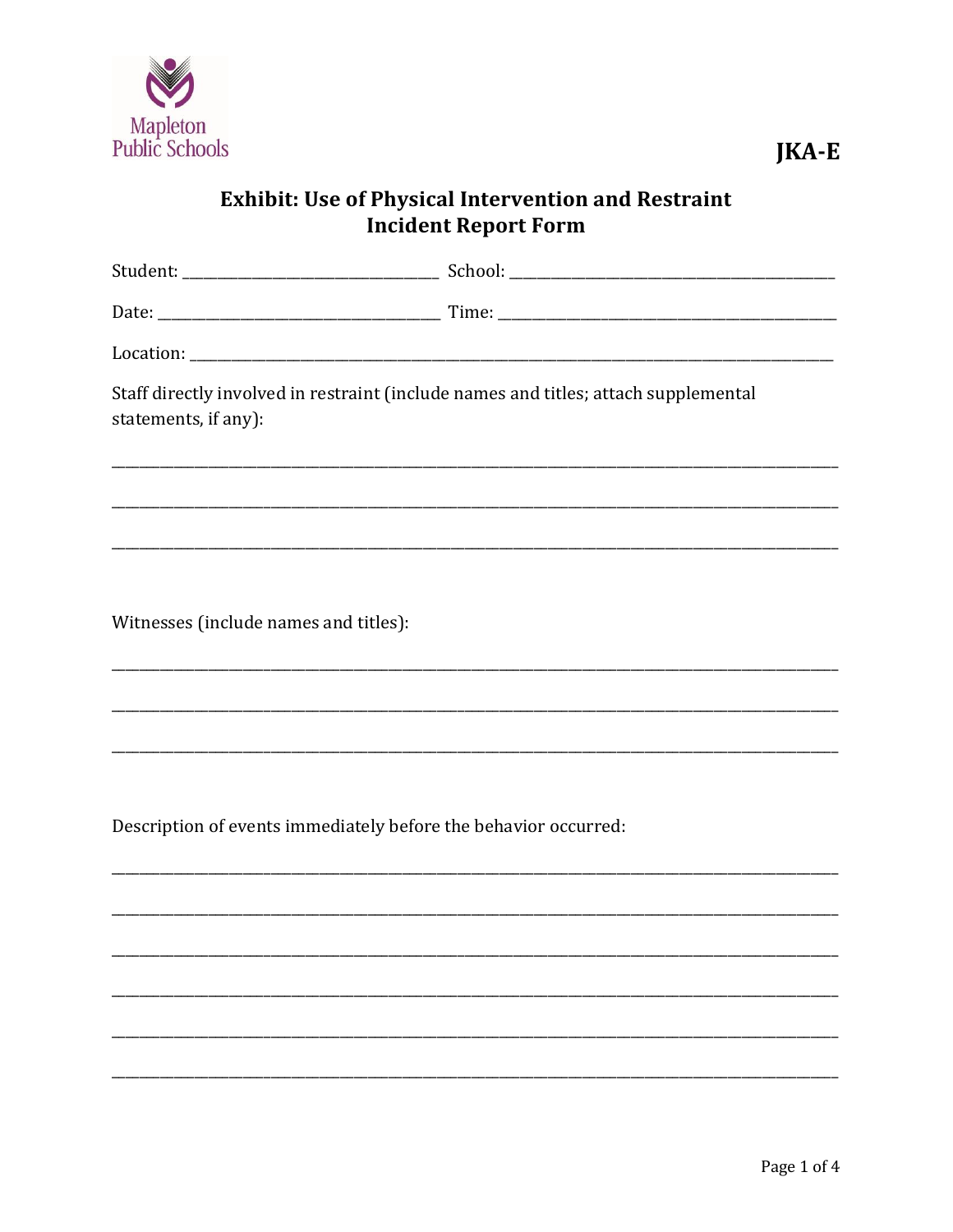

## Efforts/alternatives made prior to the use of restraint:

| Teaching interaction          |
|-------------------------------|
| Offered self-control strategy |
| Verbal de-escalation          |
| Restructuring the environment |
| Positive behavior support     |
| Other(s) (please describe):   |
|                               |

## Type of restraint used:

Chronological description of incident (include behavior, statements made, actions taken):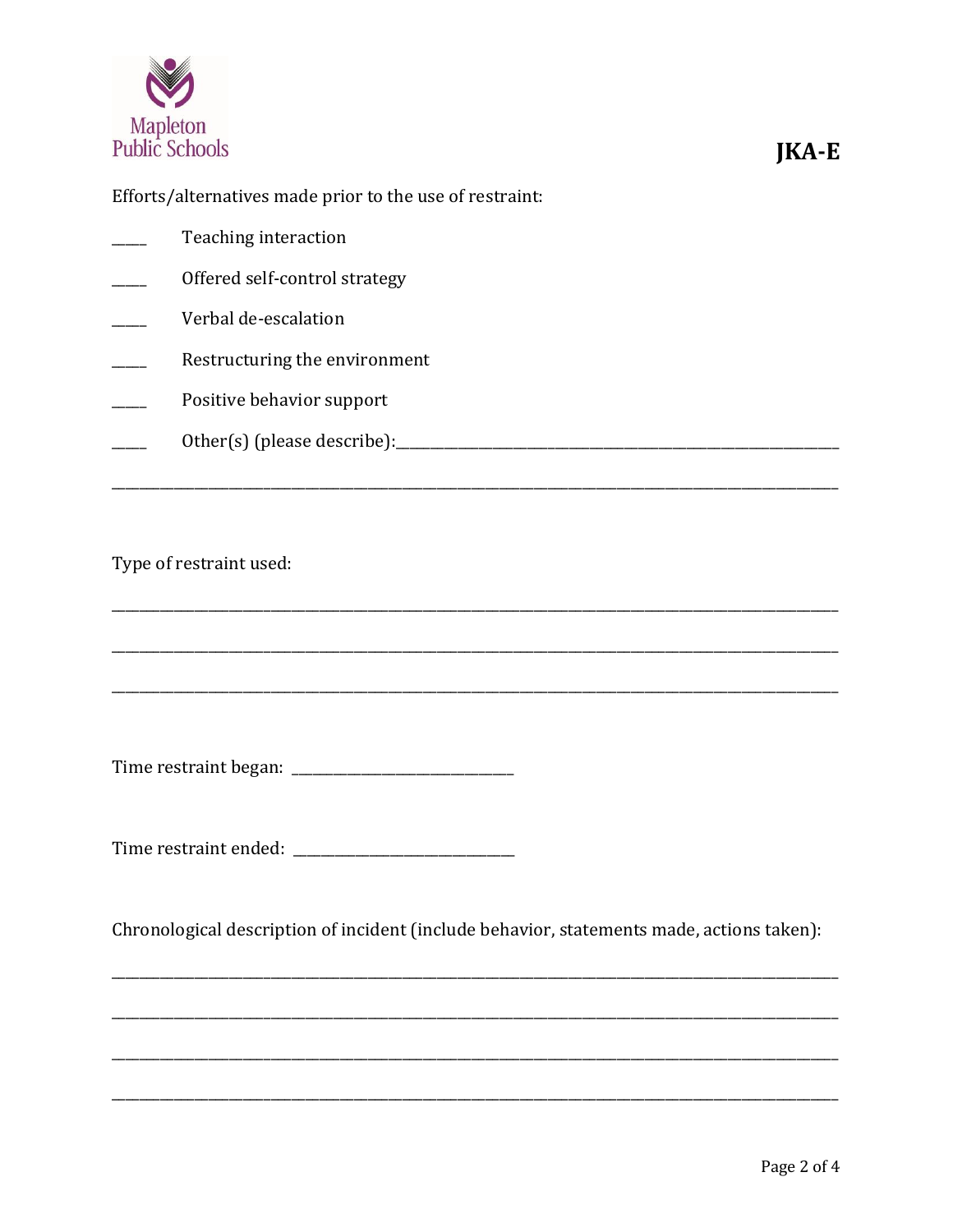

| Resolution: |                                                                                             |
|-------------|---------------------------------------------------------------------------------------------|
|             | Student calm/reintegrated into classroom/educational programming                            |
|             | Student calm/additional time provided for de-escalation outside of instructional<br>setting |
|             | Additional support requested (medical/mental health/parent/police)                          |
|             | Other(s) (please describe):                                                                 |
|             |                                                                                             |

Injuries or property loss/damage:

Persons notified of incident (include name, title, date and time notified):